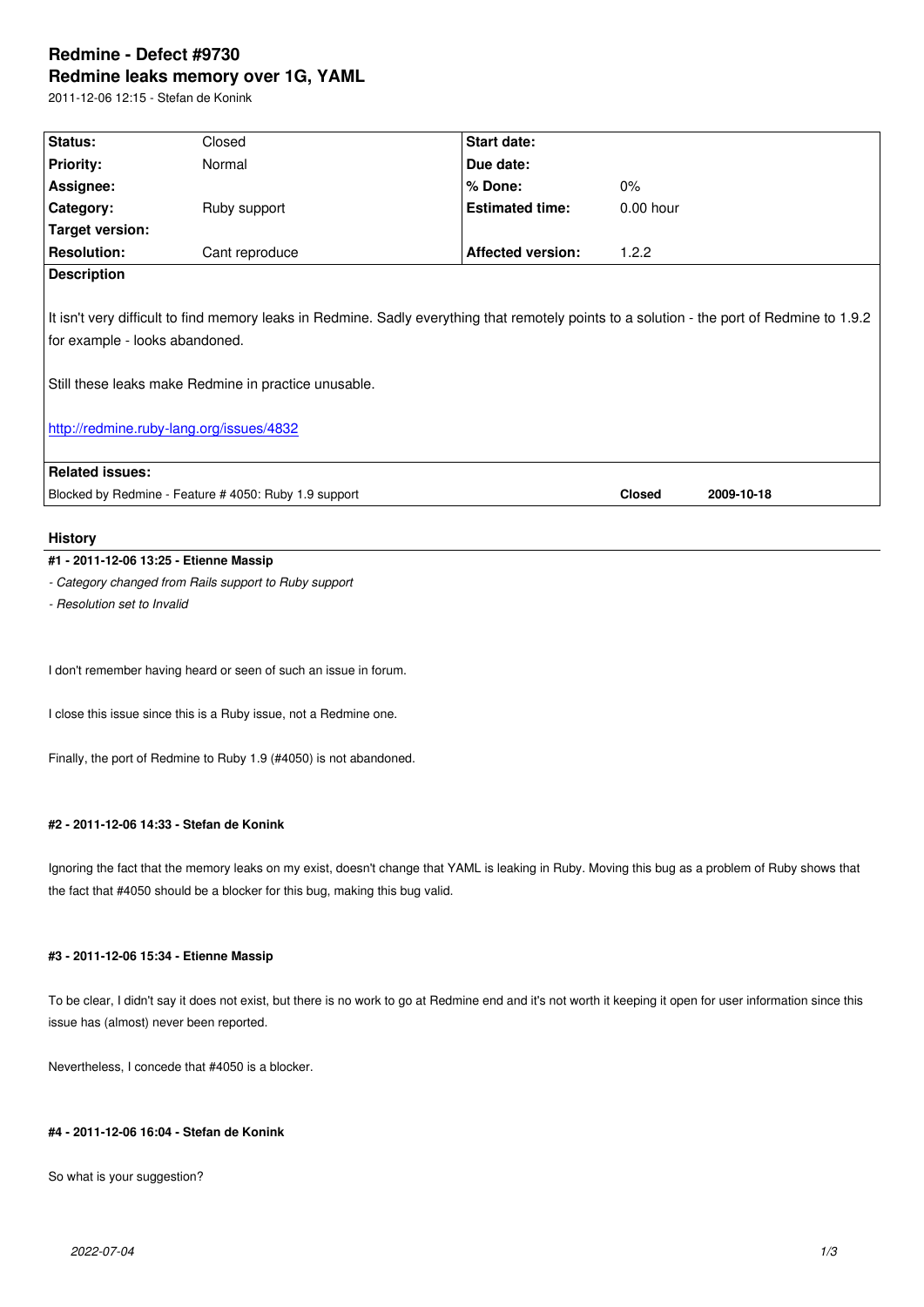Or is there a way I can show that within 2 hours in valgrind the consumed memory rises to an insane point for a 'full featured bugtracker'?

### **#5 - 2011-12-06 16:27 - Etienne Massip**

Well, it seems that this memory leak is about psych library which is the default YAML parser for Ruby1.9, which [[RedmineInstall#Requirements|is not supported by Redmine]].

So I don't get you: what's your configuration, could you please give details (see [[SubmittingBugs]]).

### **#6 - 2011-12-06 18:12 - Stefan de Konink**

About your application's environment Ruby version 1.8.7 (i686-linux) RubyGems version 1.8.10 Rack version 1.1 Rails version 2.3.14 Active Record version 2.3.14 Active Resource version 2.3.14 Action Mailer version 2.3.14 Active Support version 2.3.14 Application root /var/lib/redmine Environment production Database adapter postgresql Database schema version 20110511000000

About your Redmine plugins Contacts plugin 1.1.5 Redmine Backlogs master branch (unstable)

#### **#7 - 2011-12-06 21:27 - Jean-Philippe Lang**

How do you know that your problem is related to http://redmine.ruby-lang.org/issues/4832? I personnaly do not experience memory leaks on redmine.org. The memory consumption of my ruby processes is pretty stable.

### **#8 - 2011-12-06 21:47 - Stefan de Konink**

*- File valgrind.txt added*

Since valgrind really gives a gazzilion lines of output. I specifically ask you to look at the last part; syck\_parse for example.

For us it is so easy to reproduce... that I really have to abort at the 3rd request or so otherwise ruby goes above 1GB of memory.

### **#9 - 2011-12-06 23:47 - Jean-Philippe Lang**

```
==3546== LEAK SUMMARY:
```
==3546== definitely lost: 74,748 bytes in 858 blocks